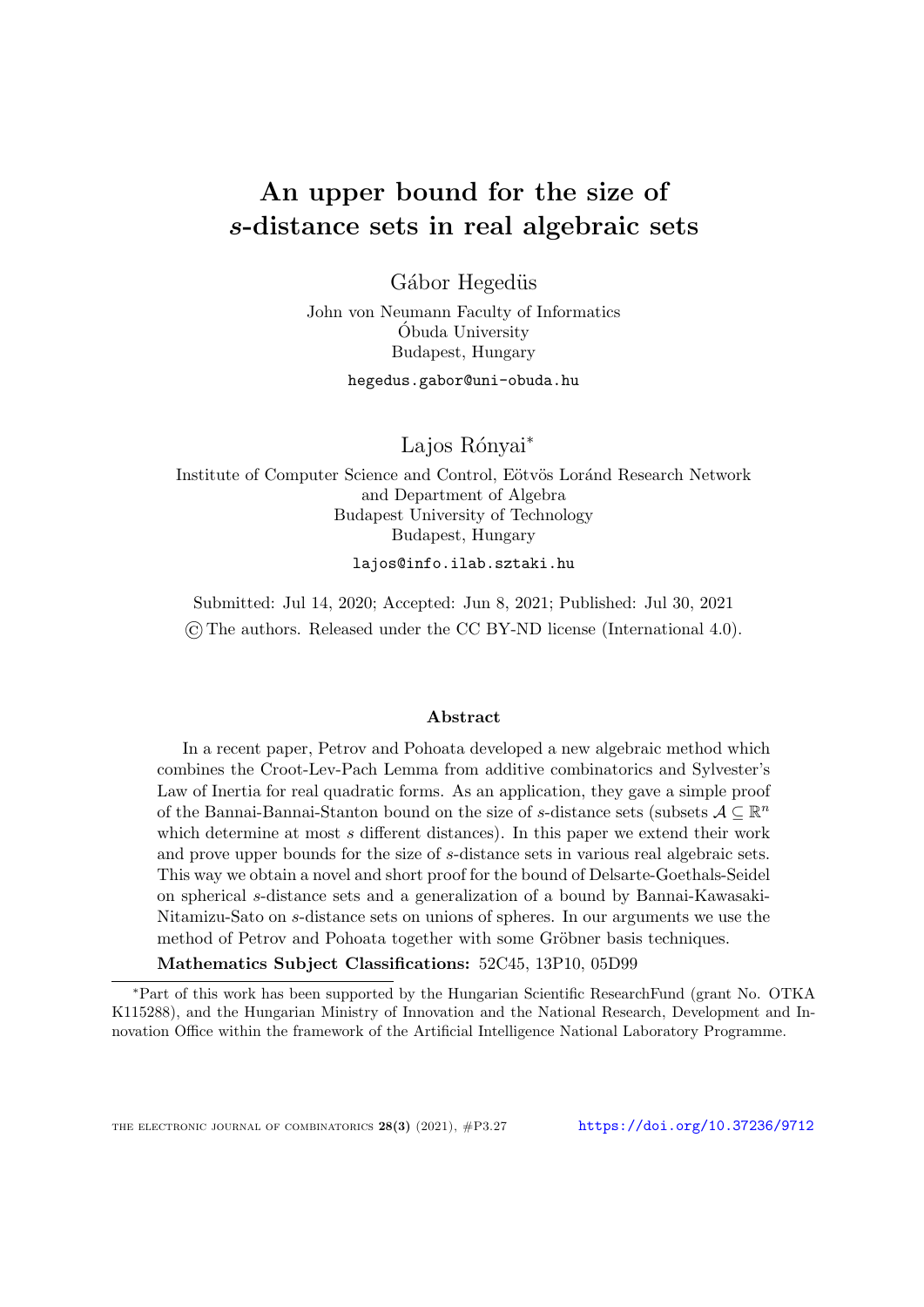## 1 Introduction

Let  $A \subseteq \mathbb{R}^n$  be an arbitrary set. Denote by  $d(A)$  the set of non-zero euclidean distances among the points of  $\mathcal{A}$ :

$$
d(\mathcal{A}) := \{d(\mathbf{p}_1, \mathbf{p}_2); \ \mathbf{p}_1, \mathbf{p}_2 \in \mathcal{A}, \ \mathbf{p}_1 \neq \mathbf{p}_2\}.
$$

An s-distance set is a subset  $A \subseteq \mathbb{R}^n$  such that  $|d(A)| \leq s$ . Here we mention just two theorems from the rich area of sets with few distances, more information can be found for example in [\[14\]](#page-10-0), [\[3\]](#page-10-1). Bannai, Bannai and Stanton proved the following upper bound for the size of an s-distance set in [\[4,](#page-10-2) Theorem 1].

<span id="page-1-0"></span>**Theorem 1.** Let  $n, s \geq 1$  be integers and suppose that  $A \subseteq \mathbb{R}^n$  is an s-distance set. Then

$$
|\mathcal{A}| \leqslant {n+s \choose s}.
$$

Delsarte, Goethals and Seidel investigated s-distance sets on the unit sphere  $\mathbb{S}^{n-1}$  $\mathbb{R}^n$ . These are the *spherical s-distance sets*. They proved a general upper bound for the size of a spherical s-distance set in [\[11\]](#page-10-3). In their proof they used Delsarte's method (see [\[3,](#page-10-1) Subsection 2.2]).

<span id="page-1-2"></span>**Theorem 2.** (Delsarte, Goethals, and Seidel) Let  $n, s \geq 1$  be integers and suppose that  $A \subseteq \mathbb{S}^{n-1}$  is an s-distance set. Then

$$
|\mathcal{A}| \leqslant \binom{n+s-1}{s} + \binom{n+s-2}{s-1}.
$$

Before stating our results, we introduce some notation. Let  $\mathbb F$  be a field. In the following  $S = \mathbb{F}[x_1, \ldots, x_n] = \mathbb{F}[\mathbf{x}]$  denotes the ring of polynomials in commuting variables  $x_1, \ldots, x_n$  over F. Note that polynomials  $f \in S$  can be considered as functions on  $\mathbb{F}^n$ . For a subset Y of the polynomial ring S and a natural number s we denote by  $Y_{\leq s}$ the set of polynomials from Y with degree at most s. Let I be an ideal of  $S = \mathbb{F}[\mathbf{x}]$ . The (affine) Hilbert function of the factor algebra  $S/I$  is the sequence of non-negative integers  $h_{S/I}(0), h_{S/I}(1), \ldots$ , where  $h_{S/I}(s)$  is the dimension over F of the factor space  $\mathbb{F}[x_1,\ldots,x_n]_{\leq s}/I_{\leq s}$  (see [\[8,](#page-10-4) Section 9.3]). Our main technical result gives an upper bound for the size of an s-distance set, which is contained in a given real algebraic set.

<span id="page-1-1"></span>**Theorem 3.** Let  $I \subseteq \mathbb{R}[\mathbf{x}]$  be an ideal in the polynomial ring, and let  $A \subseteq \mathbb{R}^n$  be an s-distance set such that every polynomial from I vanishes on  $A$ . Then

$$
|\mathcal{A}| \leqslant h_{\mathbb{R}[\mathbf{x}]/I}(s).
$$

The proof is based on Gröbner basis theory and an improved version of the Croot-Pach-Lev Lemma (see [\[9\]](#page-10-5) Lemma 1) over the reals. Petrov and Pohoata proved this in [\[20,](#page-10-6) Theorem 1.2] and used it to give a new proof of Theorem [1.](#page-1-0) We generalize their result to give a new upper bound for the size of an s-distance set, which is contained in a given affine algebraic set in the real affine space  $\mathbb{R}^n$ .

We give several corollaries, where Theorem [3](#page-1-1) is applied to specific ideals of the polynomial ring  $\mathbb{R}[\mathbf{x}]$ , the first ones being the principal ideals  $I = (F)$ , with  $F \in \mathbb{R}[\mathbf{x}]$ .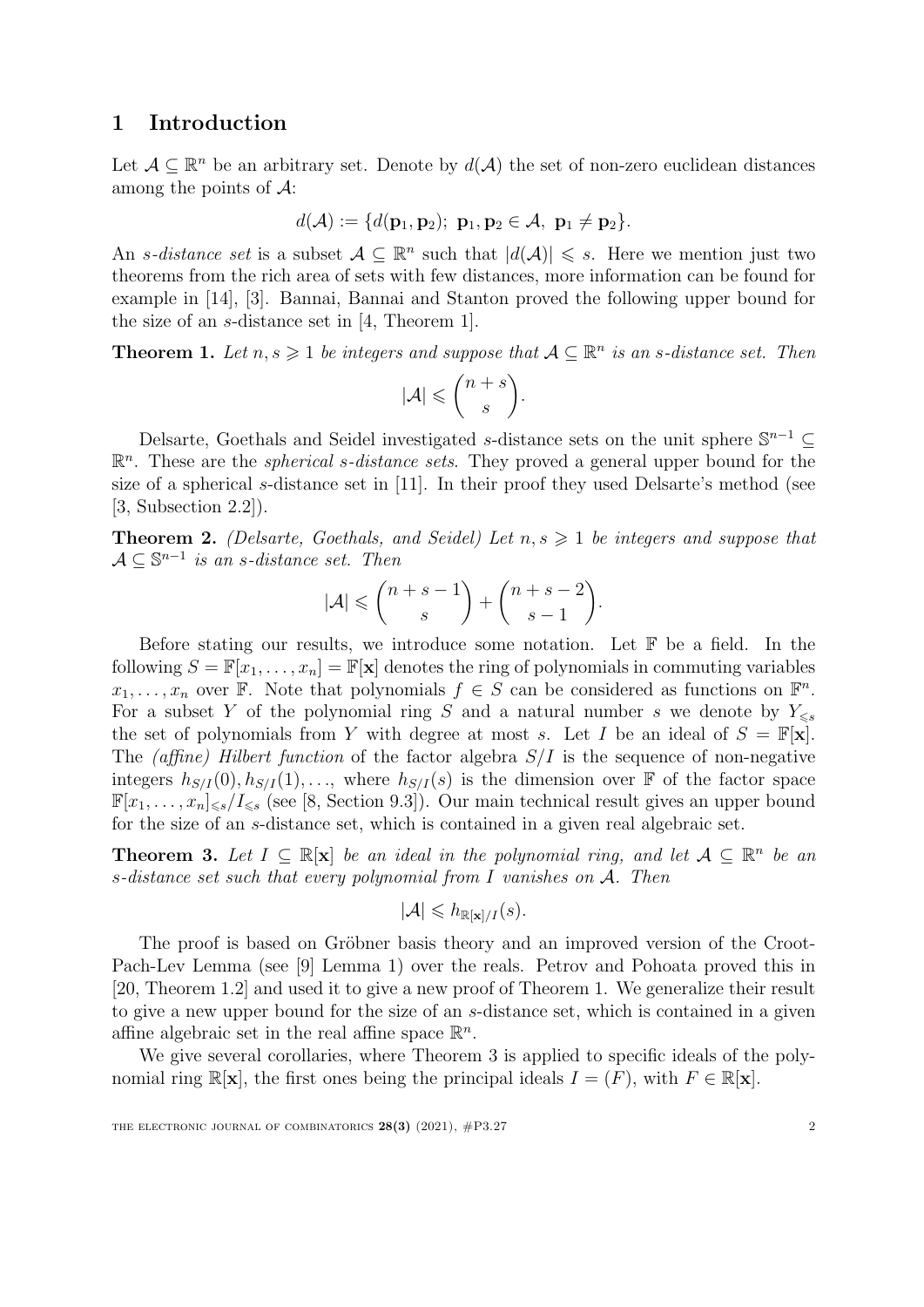<span id="page-2-0"></span>**Corollary 4.** Let  $F \in \mathbb{R}[\mathbf{x}]$  be a polynomial of degree d. Suppose that  $s \geq d$ . Let A be an s-distance set such that F vanishes on A. Then

$$
|\mathcal{A}| \leqslant {n+s \choose n} - {n+s-d \choose n}.
$$

For example, when  $n = 2$ , then F defines a plane curve of degree d. Then for  $s \geq d$ we obtain

$$
|\mathcal{A}| \leqslant {\binom{2+s}{2}} - {\binom{2+s-d}{2}} = ds - \frac{d(d-3)}{2}.
$$

In particular, when  $F(x, y) = y^2 - f(x)$  gives a Weierstrass equation of an elliptic curve, then  $|\mathcal{A}| \leqslant 3s$  for  $s \geqslant 3$ .

Remark 5. We can now easily derive Theorem [2](#page-1-2) for  $s > 1$ . Indeed, consider the real polynomial

$$
F(x_1, ..., x_n) = 1 - \sum_{i=1}^n x_i^2 \in \mathbb{R}[x_1, ..., x_n]
$$

of degree 2 which vanishes on  $\mathbb{S}^{n-1}$ . Corollary [4](#page-2-0) and the hockey-stick identity gives

$$
|\mathcal{A}| \leqslant {n+s \choose n} - {n+s-2 \choose n} = {n+s-1 \choose s} + {n+s-2 \choose s-1}.
$$

Next, assume that  $V = \bigcup_{i=1}^p \mathcal{S}_i$ , where the  $\mathcal{S}_i$  are spheres in  $\mathbb{R}^n$ . E. Bannai, K. Kawasaki, Y. Nitamizu, and T. Sato proved the following result in [\[5,](#page-10-7) Theorem 1] for the case when the spheres  $S_i$  are *concentric*. We have a much shorter approach to the same bound, in a more general setting, without the assumption on the centers.

<span id="page-2-2"></span>**Corollary 6.** Let A be an s-distance set on the union V of p spheres in  $\mathbb{R}^n$ . Then

$$
|\mathcal{A}| \leqslant \sum_{i=0}^{2p-1} {n+s-i-1 \choose s-i}.
$$

Let  $T_i \subseteq \mathbb{R}$  be given finite sets, where  $|T_i| = q \geq 2$  for each i with  $1 \leq i \leq n$ . A box is a direct product

$$
\mathcal{B} := \prod_{i=1}^n T_i \subseteq \mathbb{R}^n.
$$

We can easily apply Theorem [3](#page-1-1) to obtain an upper bound for the size of s-distance sets in boxes.

<span id="page-2-1"></span>**Corollary 7.** Let  $\mathcal{B} \subseteq \mathbb{R}^n$  be a box as above, and  $\mathcal{A} \subseteq \mathcal{B}$  an s-distance set. Then

$$
|\mathcal{A}| \leqslant |\{x_1^{\alpha_1} \cdot \ldots \cdot x_n^{\alpha_n} : 0 \leqslant \alpha_i \leqslant q-1 \text{ for each } i, \text{ and } \sum_i \alpha_i \leqslant s\}|.
$$

THE ELECTRONIC JOURNAL OF COMBINATORICS  $28(3)$  (2021),  $\#P3.27$  3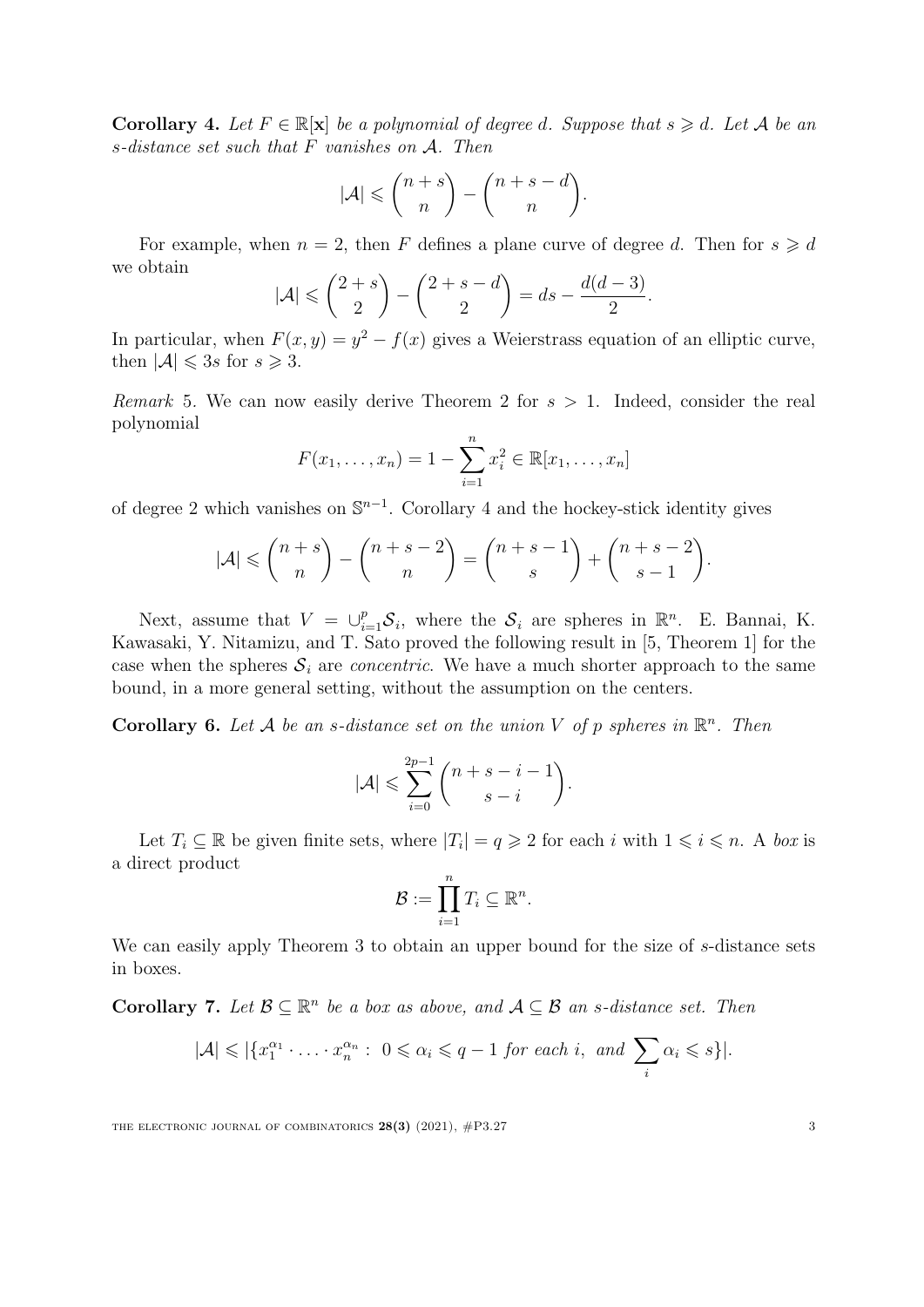*Remark* 8. In the special case  $q = 2$  we have

$$
|\{x_1^{\alpha_1} \cdot \ldots \cdot x_n^{\alpha_n} : 0 \le \alpha_i \le 1 \text{ for each } i, \text{ and } \sum_i \alpha_i \le s\}| = \sum_{j=0}^s \binom{n}{j},
$$

hence we obtain the upper bound

<span id="page-3-0"></span>
$$
|\mathcal{A}| \leqslant \sum_{j=0}^{s} \binom{n}{j}.\tag{1}
$$

In the case when  $T_i = T$  for  $1 \leq i \leq n$  and  $|T| = 2$ , the Euclidean distance is essentially the same as the Hamming distance. For this case [\(1\)](#page-3-0) was proved by Delsarte [\[10\]](#page-10-8), see also [\[2,](#page-9-0) Theorem 1].

Remark 9. The bound is sharp, when  $q = 2$ ,  $n = 2m$  and  $s = m$ . Then the 0,1 vectors of even Hamming weight give an extremal family  $A \subseteq \mathbb{R}^n$ .

Remark 10. The bound of Corollary [7](#page-2-1) can be nicely formulated in terms of extended binomial coefficients (see [\[12,](#page-10-9) Example 8] or [\[7,](#page-10-10) Exercise 16]):

$$
|\mathcal{A}| \leqslant \sum_{j=0}^s \binom{n}{j}_q.
$$

Here  $\binom{n}{i}$  ${j \choose j}_q$  is an extended binomial coefficient giving the number of restricted compositions of j with n terms (summands), where each term is from the set  $\{0, 1, \ldots, q-1\}$ . In particular, we have  $\binom{n}{i}$  $\binom{n}{j}_2 = \binom{n}{j}$  $\binom{n}{j}$  .

Remark 11. In [\[16\]](#page-10-11) a weaker, but similar upper bound was given for the size of s-distance sets in boxes:

$$
|\mathcal{A}| \leq 2 |\{x_1^{\alpha_1} \cdot \ldots \cdot x_n^{\alpha_n} : 0 \leq \alpha_i \leq q-1 \text{ for each } i, \text{ and } \sum_i \alpha_i \leq s\}|.
$$

The bound appearing in Corollary [7](#page-2-1) presents an improvement by a factor of 2.

Let  $\alpha_1, \ldots, \alpha_n$  be n different elements of  $\mathbb{R}$ , and  $X_n = X_n(\alpha_1, \ldots, \alpha_n) \subseteq \mathbb{R}^n$  be the set of permutations of  $\alpha_1, \ldots, \alpha_n$ , where each permutation is considered as vector of length n. It was proved in [\[17,](#page-10-12) Section 2] that for  $s \geq 0$ 

$$
h_{X_n}(s) = \sum_{i=0}^s I_n(i),
$$

where  $I_n(i)$  is the number of permutations of n symbols with precisely i inversions. Using this, Theorem [3](#page-1-1) implies the following bound:

**Corollary 12.** Let  $A \subseteq X_n$  be an s-distance set. Then

$$
|\mathcal{A}| \leqslant \sum_{i=0}^{s} I_n(i).
$$

THE ELECTRONIC JOURNAL OF COMBINATORICS  $28(3)$  (2021),  $\#P3.27$  4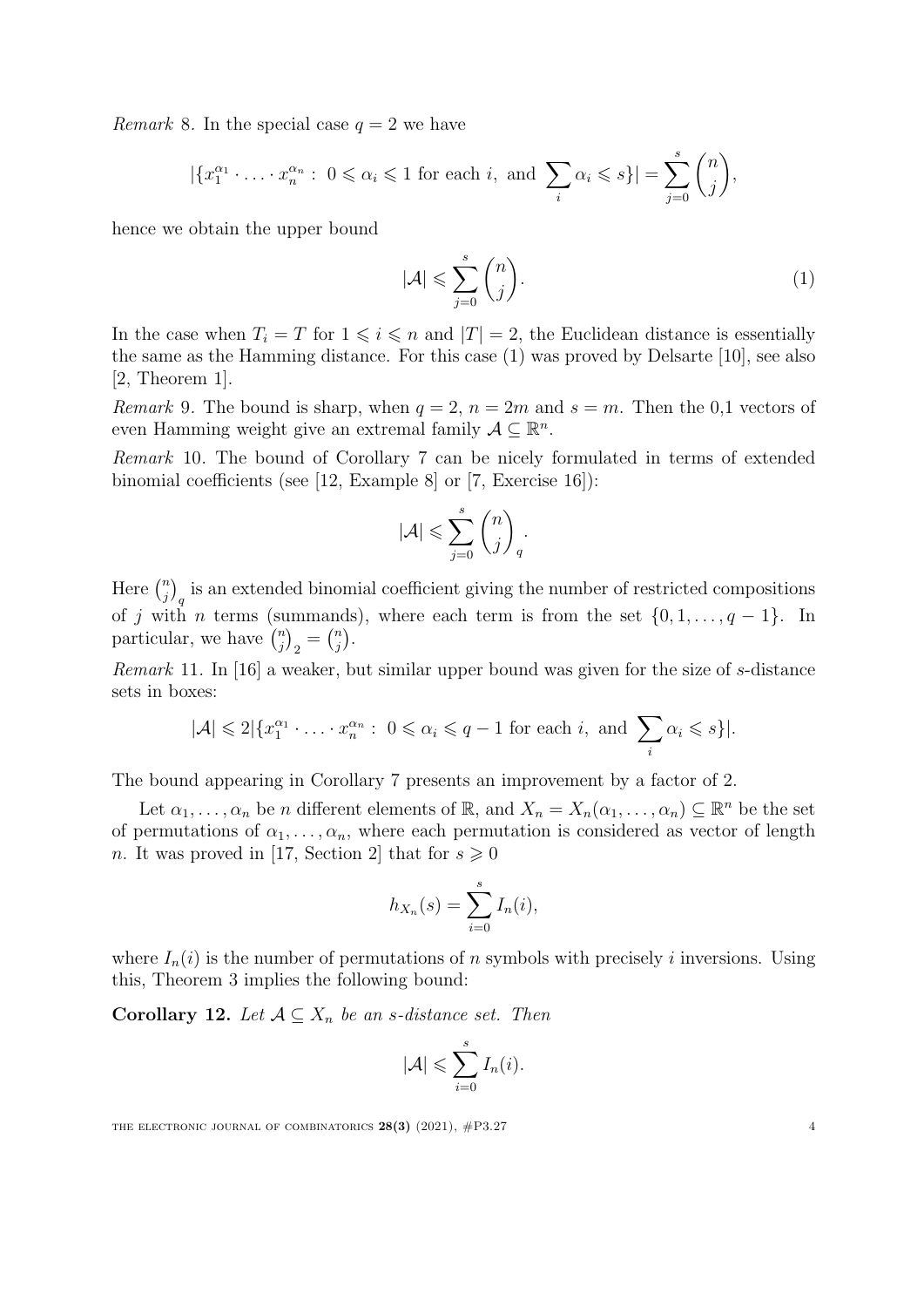In [\[19,](#page-10-13) Section 5.1.1] Knuth gives a generating function for  $I_n(i)$  and some explicit formulae for the values  $I_n(i)$ ,  $i \leq n$ .

Let  $0 \leq d \leq n$  be integers and  $Y_{n,d} \subseteq \mathbb{R}^n$  denote the set of 0,1-vectors of length n which have exactly d coordinate values of 1. The following (sharp) bound was obtained by Ray-Chaudhuri and Wilson in [\[21,](#page-10-14) Theorem 3], formulated in terms of intersections rather than distances.

<span id="page-4-1"></span>Corollary 13. Let  $0 \leq d \leq n$  and s be integers, with  $0 \leq s \leq \min(d, n - d)$ . Suppose that  $A \subseteq Y_{n,d}$  is an s-distance set. Then

$$
|\mathcal{A}| \leqslant \binom{n}{s}.
$$

In some cases data about the complexification of a real affine algebraic set can be used to give a bound. We give next a statement of this type. For a subset  $X \subseteq \mathbb{F}^n$  of the affine space we write  $I(X)$  for the ideal of all polynomials  $f \in \mathbb{F}[\mathbf{x}]$  which vanish on X.

<span id="page-4-0"></span>**Corollary 14.** Let  $V \subseteq \mathbb{C}^n$  be an affine variety such that the projective closure  $\overline{V}$  of V has dimension d and degree k. Suppose also that the ideal  $I(V)$  of V is generated by polynomials over  $\mathbb{R}$ . Let  $\mathcal{A} \subseteq V \cap \mathbb{R}^n$  be an s-distance set. Then we have

$$
|\mathcal{A}| \leqslant \frac{k \cdot s^d}{d!} + O(s^{d-1}).
$$

For instance, when in Corollary [14](#page-4-0) the projective variety  $\overline{V}$  is a curve of degree k, then the bound is  $ks + b$  for large s, where b is an integer. More specifically, when  $\overline{V}$  is an elliptic curve such that  $V \subseteq \mathbb{C}^2$  is the set of zeroes of  $y^2 - f(x)$ , where  $f(x) \in \mathbb{R}[x]$ is a cubic polynomial without multiple roots, then in fact, the preceding bound becomes  $|\mathcal{A}| \leq 3s + b$  for s large (see also the remark after Corollary [4\)](#page-2-0).

The rest of the paper is organized as follows. Section 2 contains some preliminaries on Gröbner bases, Hilbert functions, and related notions. Section 3 contains the proofs of the main theorem and the proof of the corollaries.

## 2 Preliminaries

A total ordering  $\prec$  on the monomials  $x_1^{i_1}x_2^{i_2}\cdots x_n^{i_n}$  composed from variables  $x_1, x_2, \ldots, x_n$ is a term order, if 1 is the minimal element of  $\prec$ , and  $uw \prec vw$  holds for any monomials u, v, w with  $u \prec v$ . Two important term orders are the lexicographic order  $\prec_l$  and the deglex order  $\prec_{dl}$ . We have

$$
x_1^{i_1} x_2^{i_2} \cdots x_n^{i_n} \prec_l x_1^{j_1} x_2^{j_2} \cdots x_n^{j_n}
$$

iff  $i_k < j_k$  holds for the smallest index k such that  $i_k \neq j_k$ . As for the deglex order, we have  $u \prec_{dl} v$  iff either deg  $u < \deg v$ , or  $\deg(u) = \deg(v)$ , and  $u \prec_{l} v$ .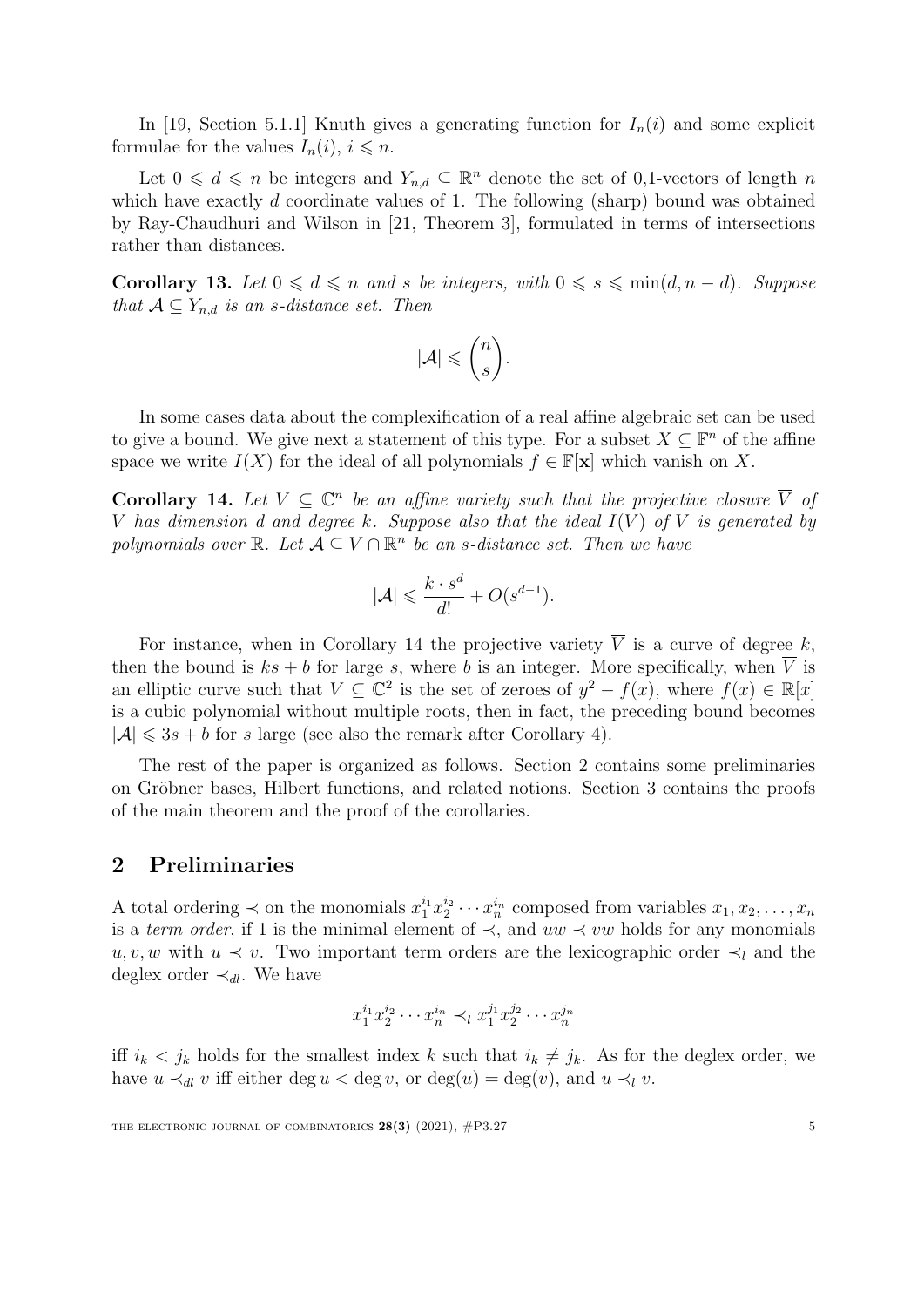Let  $\prec$  be a fixed term order. The *leading monomial*  $\text{Im}(f)$  of a nonzero polynomial f from the ring  $S = \mathbb{F}[\mathbf{x}]$  is the largest (with respect to  $\prec$ ) monomial which occurs with nonzero coefficient in the standard form of f.

Let I be an ideal of S. A finite subset  $G \subseteq I$  is a *Gröbner basis* of I if for every  $f \in I$ there exists a  $q \in G$  such that  $\text{Im}(q)$  divides  $\text{Im}(f)$ . It can be shown that G is in fact a basis of I. A fundamental result is (cf. [\[6,](#page-10-15) Chapter 1, Corollary 3.12] or [\[1,](#page-9-1) Corollary 1.6.5, Theorem 1.9.1) that every nonzero ideal I of S has a Gröbner basis with respect to ≺.

A monomial  $w \in S$  is a *standard monomial* for I if it is not a leading monomial of any  $f \in I$ . Let  $Sm(\prec, I, \mathbb{F})$  denote the set of all standard monomials of I with respect to the term-order  $\prec$  over F. It is known (see [\[6,](#page-10-15) Chapter 1, Section 4]) that for a nonzero ideal I the set  $\text{Sm}(\prec, I, \mathbb{F})$  is a basis of the factor space  $S/I$  over  $\mathbb{F}$ . Hence every  $g \in S$  can be written uniquely as  $q = h + f$  where  $f \in I$  and h is a unique F-linear combination of monomials from  $Sm(\prec, I, \mathbb{F})$ .

<span id="page-5-1"></span>If  $X \subseteq \mathbb{F}^n$  is a finite set, then an interpolation argument gives that every function from  $X$  to  $\mathbb F$  is a polynomial function. The latter two facts imply that

$$
|\text{Sm}(\prec, I(X), \mathbb{F})| = |X|,\tag{2}
$$

where  $I(X)$  is the ideal of all polynomials from S which vanish on X, and  $\prec$  is an arbitrary term order.

The *initial ideal* in(I) of I is the ideal in S generated by the set of monomials  $\{\text{lm}(f): f \in I\}.$ 

<span id="page-5-0"></span>It is easy to see [\[8,](#page-10-4) Propositions 9.3.3 and 9.3.4] that the value at s of the Hilbert function  $h_{S/I}$  is the number of standard monomials of degree at most s, where the ordering  $\prec$  is deglex:

$$
h_{S/I}(s) = |\text{Sm}(\prec_{dl}, I, \mathbb{F}) \cap \mathbb{F}[\mathbf{x}]_{\leq s} |.
$$
\n(3)

In the case when  $I = I(X)$  for some  $X \subseteq \mathbb{F}^n$ , then  $h_X(s) := h_{S/I}(s)$  is the dimension of the space of functions from  $X$  to  $\mathbb F$  which are polynomials of degree at most s.

Next we recall a known fact about the Hilbert function. It concerns the change of the coefficient field. Let  $\mathbb{F} \subset \mathbb{K}$  be fields and let  $I \subset \mathbb{F}[\mathbf{x}]$  be an ideal, and consider the corresponding ideal  $J = I \cdot \mathbb{K}[\mathbf{x}]$  generated by I in  $\mathbb{K}[\mathbf{x}]$ .

<span id="page-5-2"></span>**Lemma 15.** For the respective affine Hilbert functions for  $s \geq 0$  we have

$$
h_{\mathbb{F}[\mathbf{x}]/I}(s) = h_{\mathbb{K}[\mathbf{x}]/J}(s).
$$

For the convenience of the reader we outline a simple proof.

*Proof.* It follows from Buchberger's criterion  $[8,$  Theorem 2.6.6] that a deglex Gröbner basis of I in  $\mathbb{F}[\mathbf{x}]$  will be a deglex Gröbner basis of J in  $\mathbb{K}[\mathbf{x}]$ , implying that the initial ideals in(I) and in(J) contain exactly the same set of monomials, hence their respective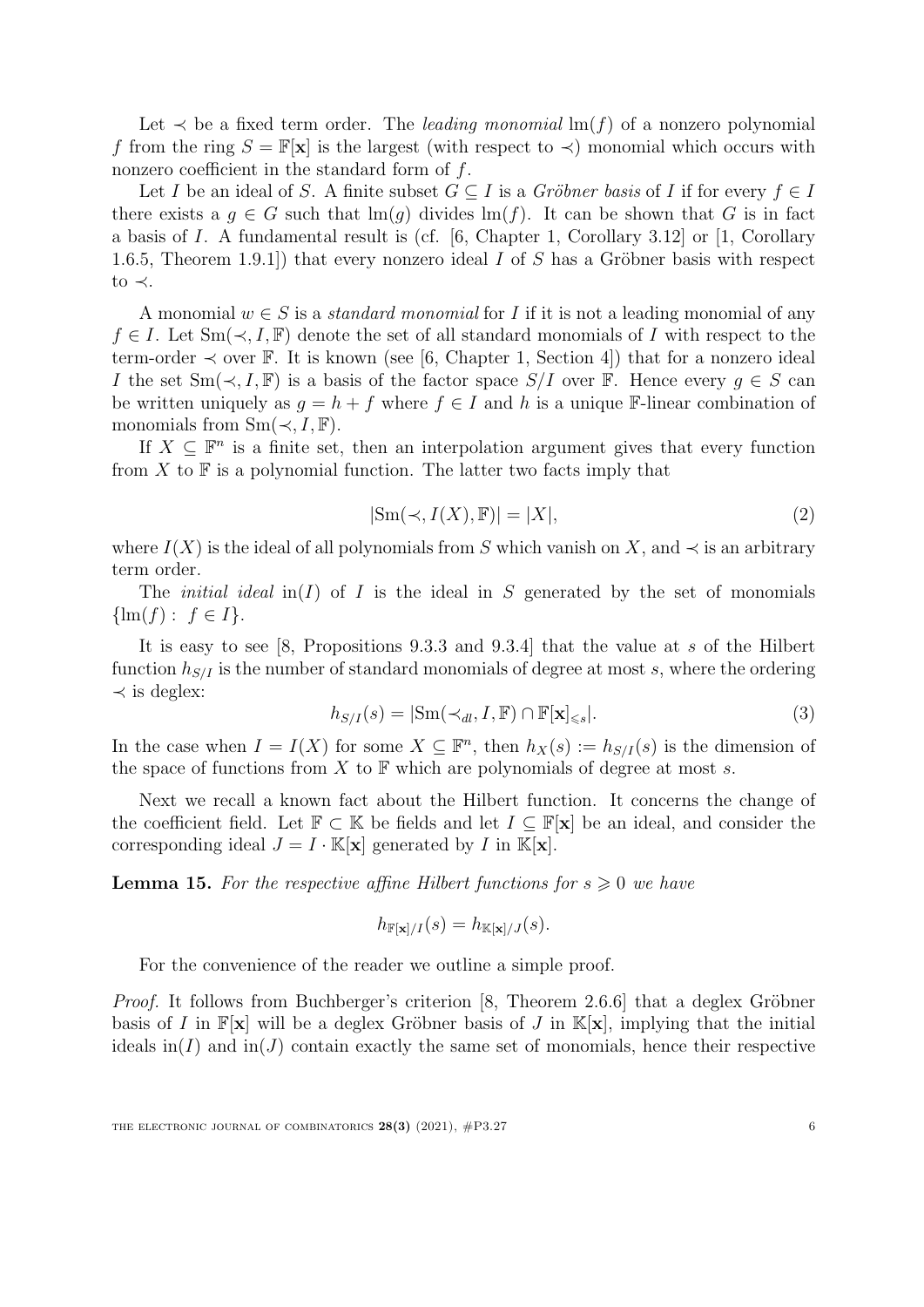factors have the same Hilbert function  $h_{\mathbb{F}[\mathbf{x}]/\text{in}(I)}(s) = h_{\mathbb{K}[\mathbf{x}]/\text{in}(J)}(s)$ , see [\[8,](#page-10-4) Proposition 9.3.3]. Then by [\[8,](#page-10-4) Proposition 9.3.4] we have

$$
h_{\mathbb{F}[\mathbf{x}]/I}(s) = h_{\mathbb{F}[\mathbf{x}]/\mathrm{in}(I)}(s) = h_{\mathbb{K}[\mathbf{x}]/\mathrm{in}(J)}(s) = h_{\mathbb{K}[\mathbf{x}]/J}(s),
$$

for every integer  $s \geqslant 0$ .

The projective (homogenized) version of the next statement is discussed in [\[13,](#page-10-16) Example 6.10].

<span id="page-6-0"></span>**Proposition 16.** Let  $F \in \mathbb{F}[\mathbf{x}]$  be a polynomial of degree d. Then for  $s \geq d$  we have

$$
h_{\mathbb{F}[\mathbf{x}]/(F)}(s) = \binom{n+s}{n} - \binom{n+s-d}{n}.
$$

If  $0 \le s < d$ , then

$$
h_{\mathbb{F}[\mathbf{x}]/(F)}(s) = \binom{n+s}{n}.
$$

Proof. By definition

$$
h_{\mathbb{F}[\mathbf{x}]/(F)}(s) = \dim \mathbb{F}[\mathbf{x}]_{\leq s}/(F)_{\leq s} =
$$
  
= 
$$
\dim \mathbb{F}[\mathbf{x}]_{\leq s} - \dim(F)_{\leq s}.
$$

Clearly

$$
\dim \mathbb{F}[\mathbf{x}]_{\leqslant s} = \binom{n+s}{n}.
$$

Moreover

$$
(F)_{\leq s} = \{ G \in \mathbb{F}[\mathbf{x}]_{\leq s} : \text{ there exists an } H \in \mathbb{F}[\mathbf{x}] \text{ such that } FH = G \}.
$$

Using the fact that  $\mathbb{F}[\mathbf{x}]$  is a domain, we see that the dimension of the latter subspace is

$$
\dim\{H \in \mathbb{R}[\mathbf{x}]: \ \deg(H) \leqslant s - d\} = \dim \mathbb{F}[\mathbf{x}]_{\leqslant (s - d)}.
$$

The statement now follows from the fact that if  $s \geq d$ , then

$$
\dim \mathbb{F}[\mathbf{x}]_{\leqslant (s-d)} = \binom{n+s-d}{n},
$$

while for  $s < d$  we have

$$
\dim \mathbb{F}[\mathbf{x}]_{\leqslant (s-d)} = 0. \qquad \qquad \Box
$$

 $\Box$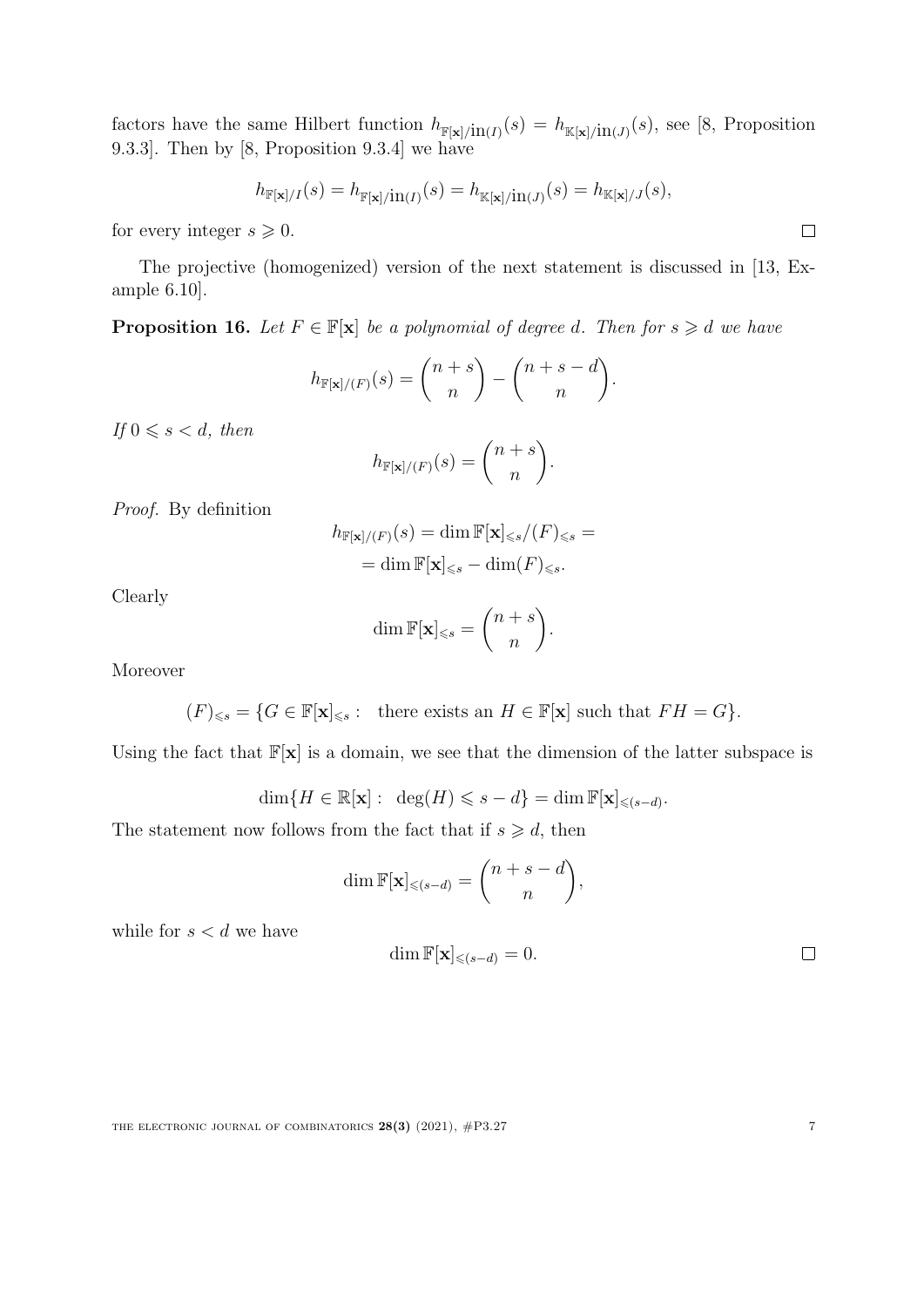# 3 Proofs

## 3.1 Proof of the main result

Petrov and Pohoata proved the following result [\[20,](#page-10-6) Theorem 1.2]. They used it to give a short proof of Theorem [1.](#page-1-0) This improved version of the Croot-Lev-Pach Lemma has a crucial role in the proof of our results.

<span id="page-7-0"></span>**Theorem 17.** Let W be an n-dimensional vector space over a field  $\mathbb{F}$  and let  $\mathcal{A} \subseteq W$  be a finite set. Let  $s \geq 0$  be an integer an let  $p(x, y) \in \mathbb{F}[x, y]$  be a 2n-variate polynomial of degree at most  $2s + 1$ . Consider the matrix  $M(A, p)_{a,b \in A}$ , where

$$
M(\mathcal{A}, p)(\mathbf{a}, \mathbf{b}) = p(\mathbf{a}, \mathbf{b}).
$$

This matrix corresponds to a bilinear form on  $\mathbb{F}^{\mathcal{A}}$  by the formula

$$
\Phi_{\mathcal{A},p}(f,g) = \sum_{\mathbf{a},\mathbf{b}\in\mathcal{A}} p(\mathbf{a},\mathbf{b}) f(\mathbf{a}) g(\mathbf{b}),
$$

for each  $f, g: \mathcal{A} \to \mathbb{F}$ . This  $\Phi_{\mathcal{A}, p}$  defines a quadratic form  $\Phi_{\mathcal{A}, p}(f, f)$ . In the case  $\mathbb{F} = \mathbb{R}$ denote by  $r_+(\mathcal{A}, p)$  and  $r_-(\mathcal{A}, p)$  the inertia indices of the quadratic form  $\Phi_{\mathcal{A},p}(f,f)$ . Then

- (i) rank $(M(\mathcal{A}, p)) \leq 2h_{\mathcal{A}}(s)$ ,
- (ii) if  $\mathbb{F} = \mathbb{R}$ , then  $\max(r_{+}(\mathcal{A}, p), r_{-}(\mathcal{A}, p)) \leq h_A(s)$ .

By combining Theorem [17](#page-7-0) with facts about standard monomials, we have the following simple and elegant upper bound for the degree of deglex standard monomials of an sdistance set.

<span id="page-7-1"></span>**Theorem 18.** Let  $A \subseteq \mathbb{R}^n$  be an s-distance set. Then

$$
\mathit{Sm}(\prec_{\mathit{dl}}, I(\mathcal{A}), \mathbb{F}) \subseteq \mathbb{R}[\mathbf{x}]_{\leq s}.
$$

*Proof.* We follow the argument of [\[20,](#page-10-6) Theorem 1.1]. Let  $A \subseteq \mathbb{R}^n$  denote an s-distance set. Recall that  $d(\mathcal{A})$  denotes the set of (non-zero) distances among points of  $\mathcal{A}$ . Define the  $2n$ -variate polynomial by:

$$
p(\mathbf{x}, \mathbf{y}) = \prod_{t \in d(\mathcal{A})} \left( t^2 - ||\mathbf{x} - \mathbf{y}||^2 \right) \in \mathbb{R}[\mathbf{x}, \mathbf{y}].
$$

Then we can apply Theorem [17](#page-7-0) for  $p(\mathbf{x}, \mathbf{y})$  whose degree is 2s. The matrix  $M(\mathcal{A}, p)$  is a positive diagonal matrix, giving that

$$
r_{+}(\mathcal{A}, p) = |\mathcal{A}|.
$$

It follows from Theorem [17](#page-7-0) (ii) that

$$
|\mathcal{A}|=r_+(\mathcal{A},p)\leqslant h_\mathcal{A}(s).
$$

THE ELECTRONIC JOURNAL OF COMBINATORICS  $28(3)$  (2021),  $\#P3.27$  8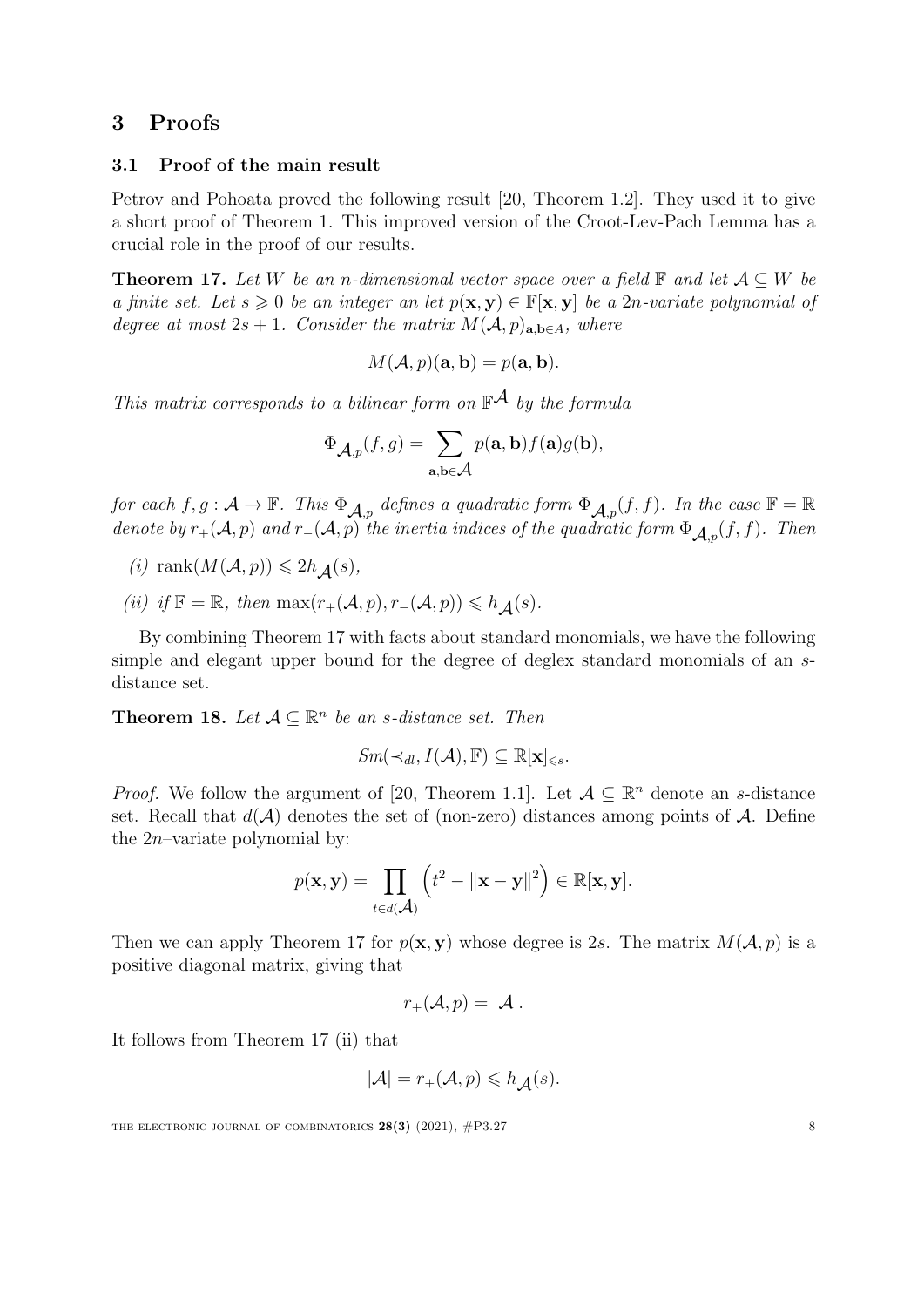But equations [\(3\)](#page-5-0), [\(2\)](#page-5-1) and the finiteness of  $A$  imply that

$$
|\mathcal{A}| \leq h_{\mathcal{A}}(s) = |\mathrm{Sm}(\prec_{dl}, I(\mathcal{A}), \mathbb{R}) \cap \mathbb{R}[\mathbf{x}]_{\leq s}| \leq |\mathrm{Sm}(\prec_{dl}, I(\mathcal{A}), \mathbb{R})| = |\mathcal{A}|.
$$

We infer that

$$
|{\rm Sm}(\prec_{dl},I(\mathcal{A}),{\mathbb{R}})\cap{\mathbb{R}}[\mathbf{x}]_{\leq s}|=|{\rm Sm}(\prec_{dl},I(\mathcal{A}),{\mathbb{R}})|,
$$

and hence

$$
\mathrm{Sm}(\prec_{dl}, I(\mathcal{A}), \mathbb{R}) \subseteq \mathbb{R}[\mathbf{x}]_{\leq s}.\square
$$

Proof of Theorem [3.](#page-1-1) Theorem [18](#page-7-1) gives that

$$
Sm(\prec_{dl}, I(\mathcal{A}), \mathbb{R}) \subseteq \mathbb{R}[\mathbf{x}]_{\leq s}.
$$

Since I vanishes on A, we have  $I \subseteq I(\mathcal{A})$ , hence

$$
\mathrm{Sm}(\prec_{dl}, I(\mathcal{A}), \mathbb{R}) \subseteq \mathrm{Sm}(\prec_{dl}, I, \mathbb{R}).
$$

The preceding two relations imply that

$$
\mathrm{Sm}(\prec_{\mathit{dl}}, I(\mathcal{A}), \mathbb{R}) \subseteq \mathrm{Sm}(\prec_{\mathit{dl}}, I, \mathbb{R}) \cap \mathbb{R}[\mathbf{x}]_{\leq s}.
$$

Now it follows from [\(3\)](#page-5-0) and [\(2\)](#page-5-1) that

$$
|\mathcal{A}| = |\mathrm{Sm}(\prec_{dl}, I(\mathcal{A}), \mathbb{R})| \leqslant |\mathrm{Sm}(\prec_{dl}, I, \mathbb{R}) \cap \mathbb{R}[\mathbf{x}]_{\leqslant s}| = h_{\mathbb{R}[\mathbf{x}]/I}(s).
$$

#### 3.2 Proofs of the Corollaries

*Proof of Corollary [4.](#page-2-0)* From Theorem [3](#page-1-1) we obtain the bound  $|A| \le h_{\mathbb{R}[\mathbf{x}]/(F)}(s)$ , therefore for  $s \geq d$  we have

$$
|\mathcal{A}| \leqslant h_{\mathbb{R}[\mathbf{x}]/(F)}(s) = \binom{n+s}{n} - \binom{n+s-d}{n},
$$

by Proposition [16.](#page-6-0)

Proof of Corollary [6.](#page-2-2) It is easy to verify that

$$
\sum_{i=0}^{2p-1} \binom{n+s-i-1}{s-i} = \binom{n+s}{s} - \binom{n+s-2p}{n}.
$$

Let  $V = \bigcup_{i=1}^p \mathcal{S}_i$ , and assume, that the center of the sphere  $\mathcal{S}_i$  is the point  $(a_{1,i},\ldots,a_{n,i}) \in$  $\mathbb{R}^n$ , and the radius of  $\mathcal{S}_i$  is  $r_i \in \mathbb{R}$  for  $i = 1, \ldots, p$ . Next consider the polynomials

$$
F_i(x_1,...,x_n) = (\sum_{m=1}^n (x_m - a_{m,i})^2) - r_i^2 \in \mathbb{R}[x_1,...,x_n]
$$

for each i and put  $F := \prod_i F_i$ . Then  $\deg(F) = 2p$  and F vanishes on V. We may apply Corollary [4](#page-2-0) for the polynomial F. Then for  $s \geq 2p$  we obtain the desired bound

$$
|\mathcal{A}| \leqslant {n+s \choose n} - {n+s-2p \choose n}.
$$

When  $s < 2p$ , the bound follows from the Bannai-Bannai-Stanton theorem.

THE ELECTRONIC JOURNAL OF COMBINATORICS  $28(3)$  (2021),  $\#P3.27$  9

 $\Box$ 

 $\Box$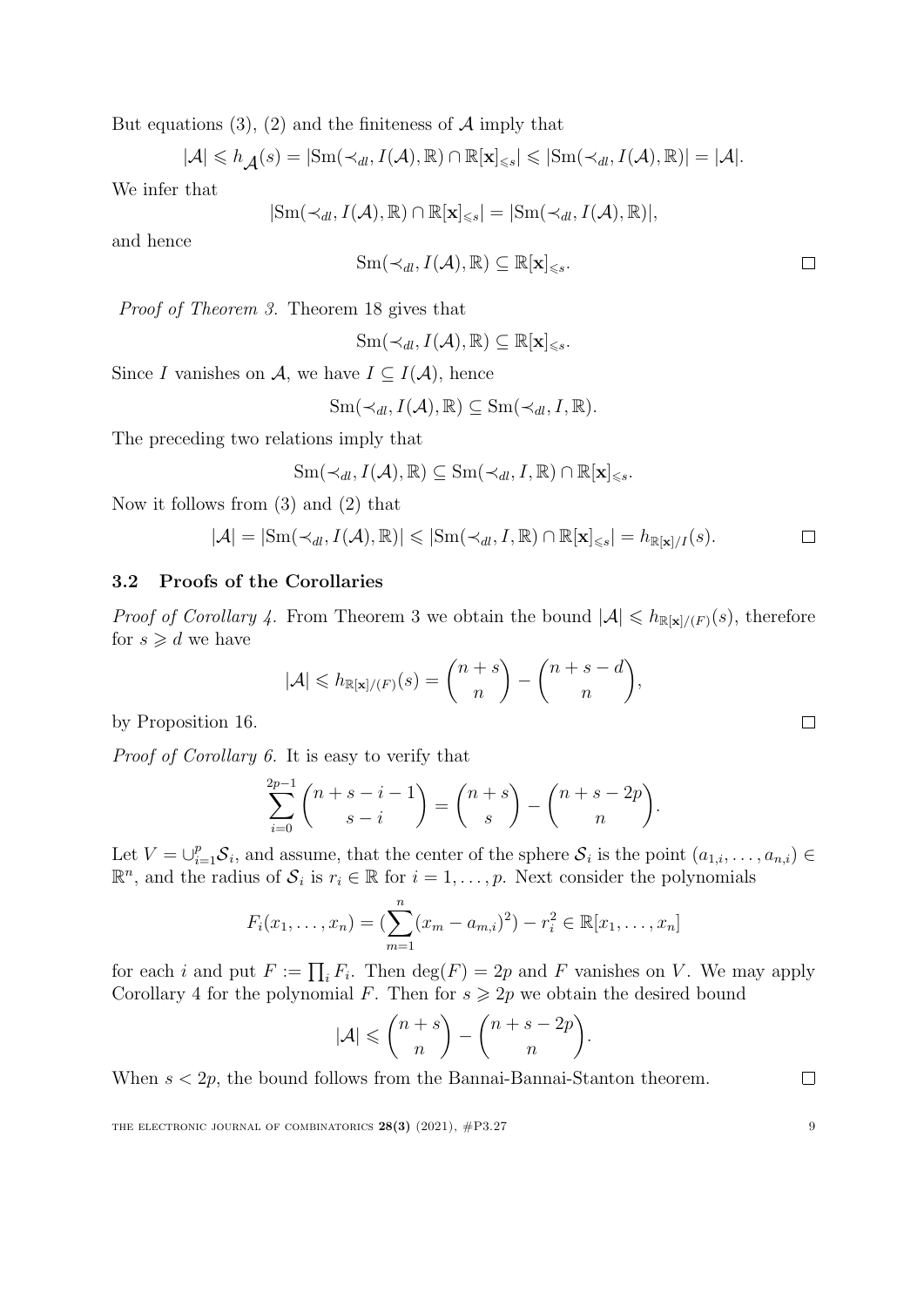Proof of Corollary [7.](#page-2-1) It is well-known and easily proved that the following set of polynomials is a (reduced) Gröbner basis of the ideal  $I(\mathcal{B})$  (with respect to any term order):

$$
\left\{ \prod_{t \in T_i} (x_i - t) : 1 \leqslant i \leqslant n \right\}.
$$

This readily gives the (deglex) standard monomials for  $I(\mathcal{B})$ :

$$
\operatorname{Sm}(\prec_{dl}, I(\mathcal{B}), \mathbb{R}) = \{x_1^{\alpha_1} \cdot \ldots \cdot x_n^{\alpha_n} : 0 \leq \alpha_i \leq q-1 \text{ for each } i\}.
$$

It follows from Theorem [3](#page-1-1) and equation [\(3\)](#page-5-0) that

$$
|\mathcal{A}| \leq h_{\mathcal{B}}(s) = |\text{Sm}(\prec_{dl}, I(\mathcal{B}), \mathbb{R}) \cap \mathbb{R}[\mathbf{x}]_{\leq s}| =
$$
  
= |\{x\_1^{\alpha\_1} \cdot \ldots \cdot x\_n^{\alpha\_n} : 0 \leq \alpha\_i \leq q - 1 \text{ for each } i, \text{ and } \sum\_i \alpha\_i \leq s\}|.

Proof of Corollary [13.](#page-4-1) The statement follows at once from the result

$$
h_{Y_{n,d}}(s) = \binom{n}{s} \tag{4}
$$

proved by Wilson in [\[22\]](#page-10-17) (formulated there in the language of inclusion matrices, see also [\[18,](#page-10-18) Corollary 3.1]), and Theorem [3.](#page-1-1)  $\Box$ 

*Proof of Corollary [14.](#page-4-0)* Write  $I = I(V) \cap \mathbb{R}[\mathbf{x}]$  and  $J = I(V) \subseteq \mathbb{C}[\mathbf{x}]$ . It follows from Theorem [3](#page-1-1) and Proposition [15](#page-5-2) that

$$
|\mathcal{A}| \leqslant h_{\mathbb{R}[\mathbf{x}]/I}(s) = h_{\mathbb{C}[\mathbf{x}]/J}(s).
$$

From [\[8,](#page-10-4) Theorem 9.3.12] we obtain that the affine Hilbert function  $h_{\mathbb{C}[\mathbf{x}]/J}(s)$  is the same as the projective Hilbert function  $h_{\overline{V}}(s)$  of the projective variety V. Now [\[15,](#page-10-19) Proposition 13.2] and the subsequent remark imply that for s large the Hilbert function will be the same as the Hilbert polynomial:  $h_{\overline{V}}(s) = p_{\overline{V}}(s)$ , moreover

$$
p_{\overline{V}}(s) = \frac{k}{d!} \cdot s^d + \text{ terms of degree at most } d - 1 \text{ in } s.
$$

This proves the statement.

# References

- <span id="page-9-1"></span>[1] W. W. Adams, and P. Loustaunau. An Introduction to Gröbner bases. AMS, Providence, 1994.
- <span id="page-9-0"></span>[2] L. Babai, H. Snevily, and R. M. Wilson. A new proof of several inequalities on codes and sets. Journal of Combinatorial Theory, Series A, 71(1), 146-153 (1995).

 $\Box$